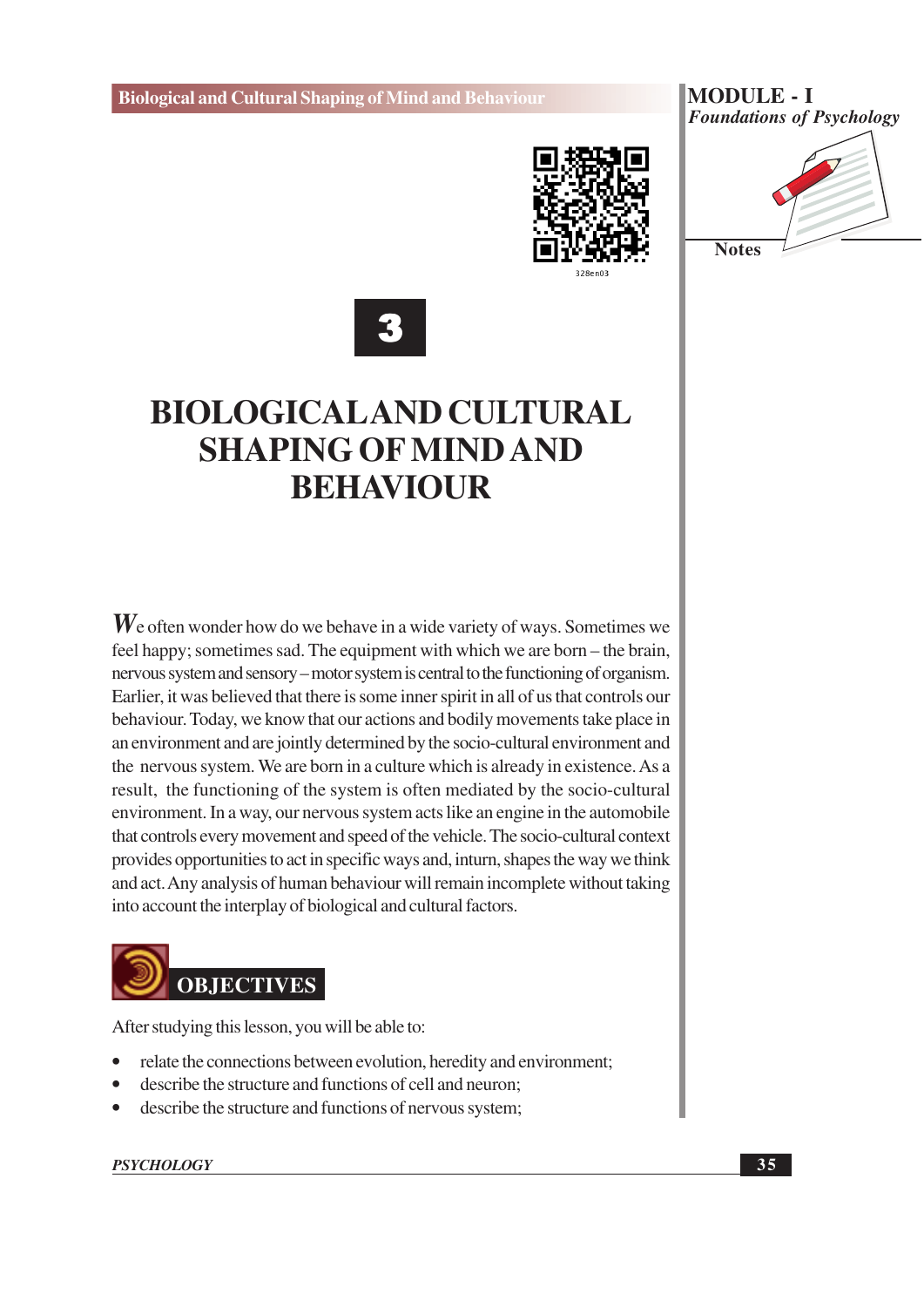$\bullet$ 



- describe specific areas of the brain and their related control of behaviour;
- $\bullet$ describe endocrine glands and their functions; emphasizing secretions of gonads and overy;
- explain transmission of hereditary characteristics;
- describe the relationship between culture and gender role;
- understand the nature of socialization and acculturation processes focus on behavior in terms of gender identity.

## 3.1 EVOLUTION, HEREDITY AND ENVIRONMENT

If you look around yourself you will notice that you are surrounded by a variety of organisms differing in form and behaviour. They include human beings, insects, reptiles, birds, anthropoids, mammals and fish etc. The experts in biology believe that the organisms existing today are outcomes of the process of evolution that has taken place in the course of a long span of time spanning over several million years. The idea of *evolution* was given by an English biologist named Charles Darwin. The physical structure and pattern of behaviours found today is a consequence of the evolutionary history. According to this view *adaptation* to environment is central to the process of evolution. The traits and behaviours which enable an organism to survive are retained and others are extinguished. It is known as the process of natural selection.

Let us see what are the features that distinguish human beings from other species. The first feature is called *bipedalism*. It indicates the ability to walk upright. The second feature is *enciphalization*. This indicates increase in brain size and proportion of specialized brain tissues. The third feature is development of *language*. This ability is undoubtedly a key to effective communication and cultural achievement of human beings.

Heredity refers to the genetic endowment that a human body inherits from her parents. It is often known as biological blue print. A person's genetic potential or genetic code interacts with the environment to influence and shape the pattern of behaviour. Environment includes the physical and social surrounding in which a person lives, grows and conducts himself/herself. The context of family, school and community within which a person lives, interacts with the genetic characteristics to determine the pattern of behaviour displayed by him or her. You will study more about the genetic bases of behaviour in a subsequent section of this lesson.

## 3.2 THE CELL AS THE BASIC UNIT OF LIFE

Have you seen a brick and then a building in the process of its construction? The architect designs and the mason keeps brick by brick and the building comes into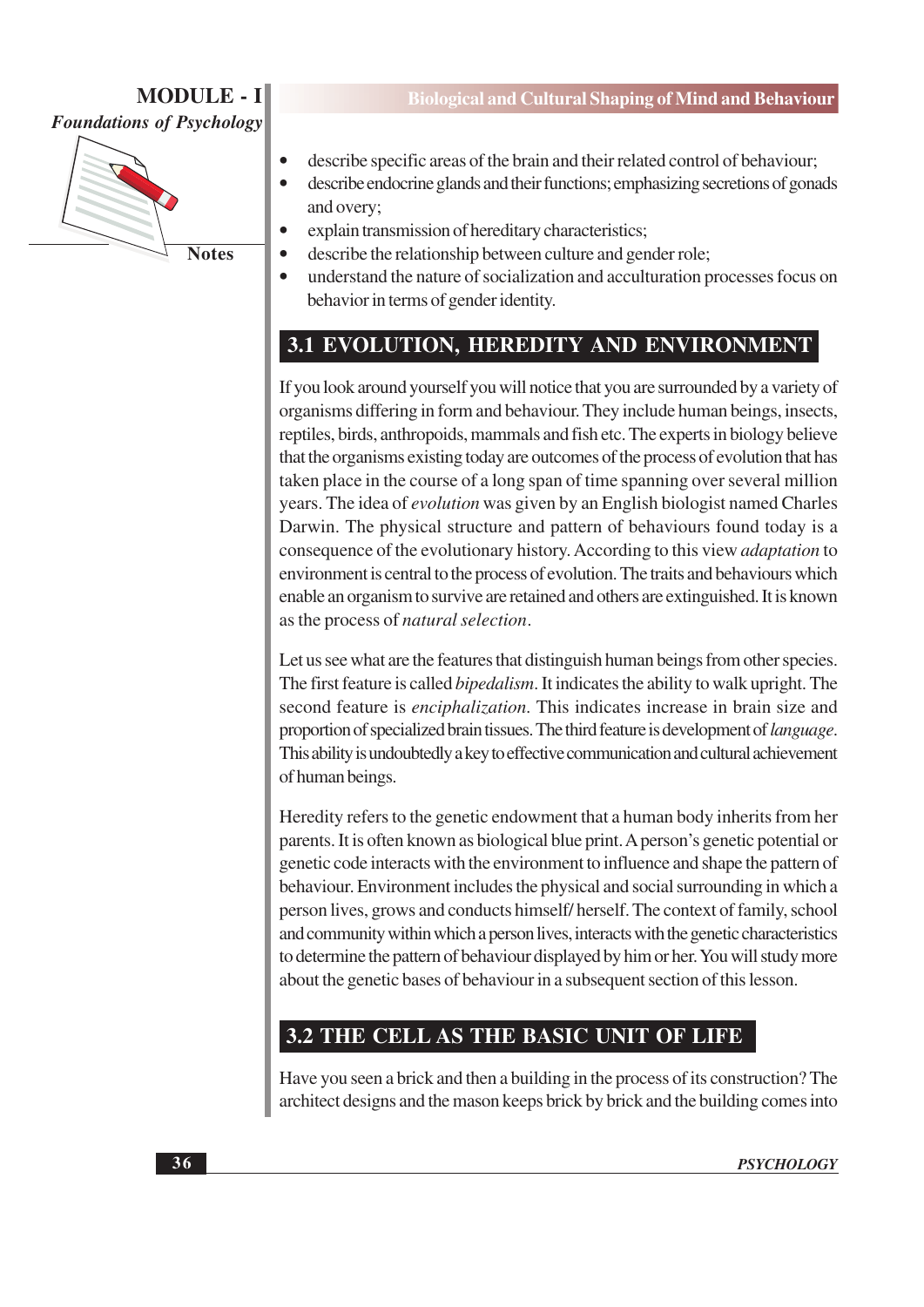existence. In the same way, our body is also made up of cells. As the brick is the smallest unit in a building so is a *cell* — the small unit in a human body. Each living being whether it be a plant, animal or human being, is made up of these small units, called cells. There are certain differences between the cells of different living beings as well as the cells in the different parts of a living organism. All cells contain a fluid called *cytoplasm* and a *nucleus*, and are enclosed in a *cell membrane*. Operations within the cells and the co-ordination among various cells make the life possible. The life of all the living beings is, therefore, based upon the working of the cells.

#### **THE NEURON**  $3.3$

The cells that compose the nervous system are known as *neurons* and *glia*. Only the neurons or nerve cells transmit information (impulses) from one location to another. Appreciating a sunset, enjoying the music, thinking of some loved one at a distant place or solving a problem–all these acts reflect the co-ordinated actions of thousands or millions of neurons. These nerve cells collect information from the environment by means of receptors and then combine the information as well as make the action possible. The neurons also store information and lead to behaviour.



Fig. 3.1: Cell and Structure of a Neuron

**PSYCHOLOGY** 

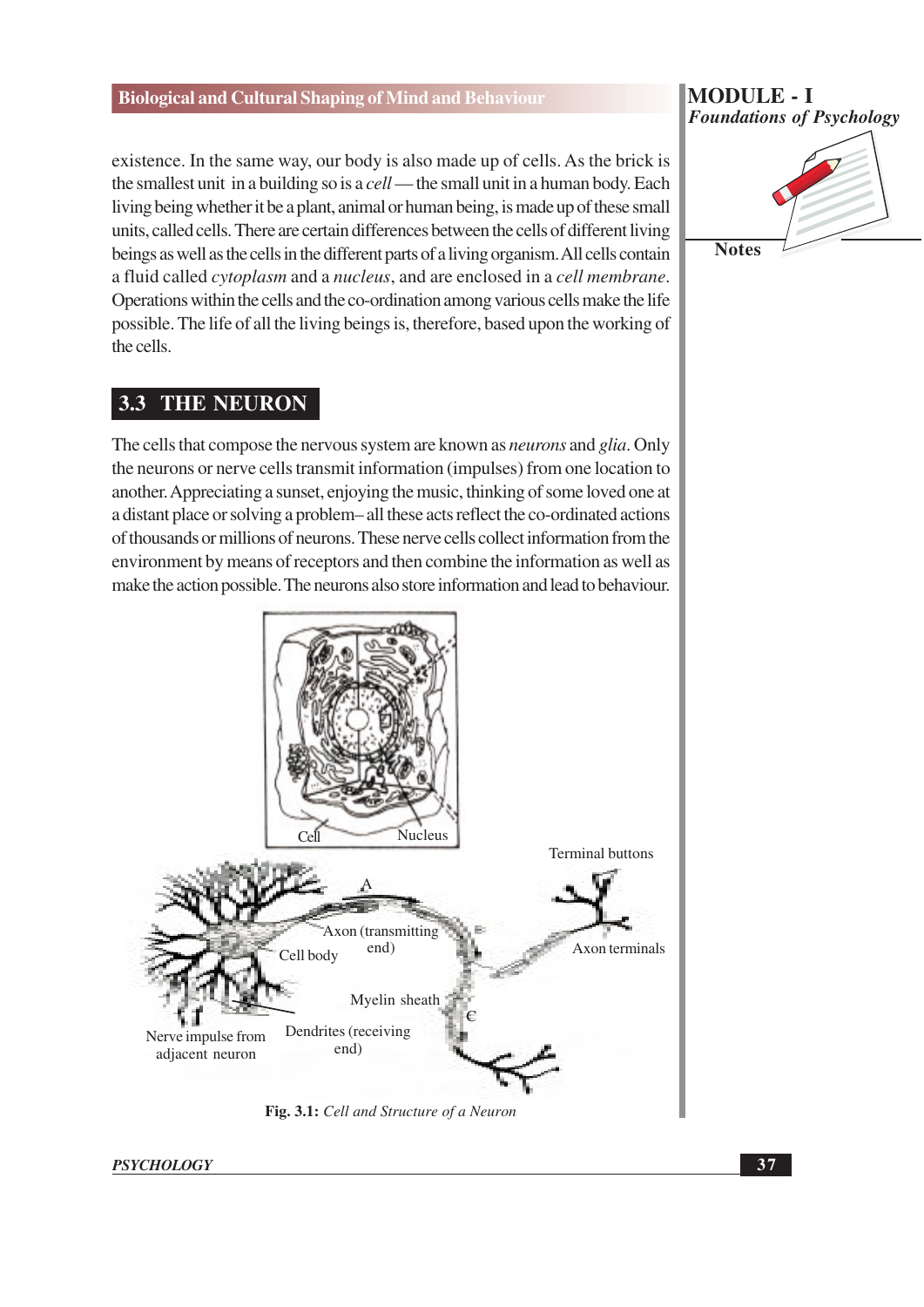

**Biological and Cultural Shaping of Mind and Behaviour** 

Neurons make up half of the volume of the brain. Glial cells constitute the other half of the nervous system. Neurons in the central nervous system (CNS) are of various shapes and sizes, but most neurons may have features in common. There are three main structures of a neuron. They are the *cell body* (soma), the *dendrites*, and the *axons*. A brief description of these structures is as follows.

- (1) The soma, or the *cell body*, is the largest part of the neuron. It regulates and controls the metabolism and maintenance of the entire cell. The soma also receives impulses from other neurons. The cell body contains the *nucleus* that manufactures the chemicals used to transmit signals.
- (2) The **dendrites** are the branches that extend from the cell body and spread out in complex ways. The neurons receive much of their input through dendrites via synaptic connection from other neurons. The cell sending information releases a chemical that influences the activity of the receiving cell. Information passes from synaptic terminal to the dendrites or cell body, but does not go the other way.
- (3) The **axon** is a long fibre that leads away from the cell body. The axons send signals to the dendrites, other neurons or to muscles and glands. The axons make neural pathways in the (CNS). The axons are insulated by *myelin sheath*. Myelin sheath is made up of glial cells.

### **The Nerve Impulse**

An information is carried through a series of electrical impulses that travel from one neuron to another. These are called nerve impulses. They are sent to the specific areas of the brain where sensations take place. The axons or nerve fibres do not carry sensations like pain or cold. The sensations occur only when the information reaches the brain.

#### **Synapse**

The regions where impulses cross from one neuron to the other are called synapses. The synapses are thus junctions between the neurons. Through the gap at synapse (synaptic cleft) signals are transmitted from one neuron to another. The sending side of synapse is axon terminal where as the receiving side of synapses is the tips of the branching dendrites. The chemical substances that facilitate the transmission of the signals are called neurotransmitters.

## **3.4 TYPES OF NEURON**

Depending upon the function, the two major types of neurons are receptor and motor neurons. Receptor neurons bring information into the nervous system. Such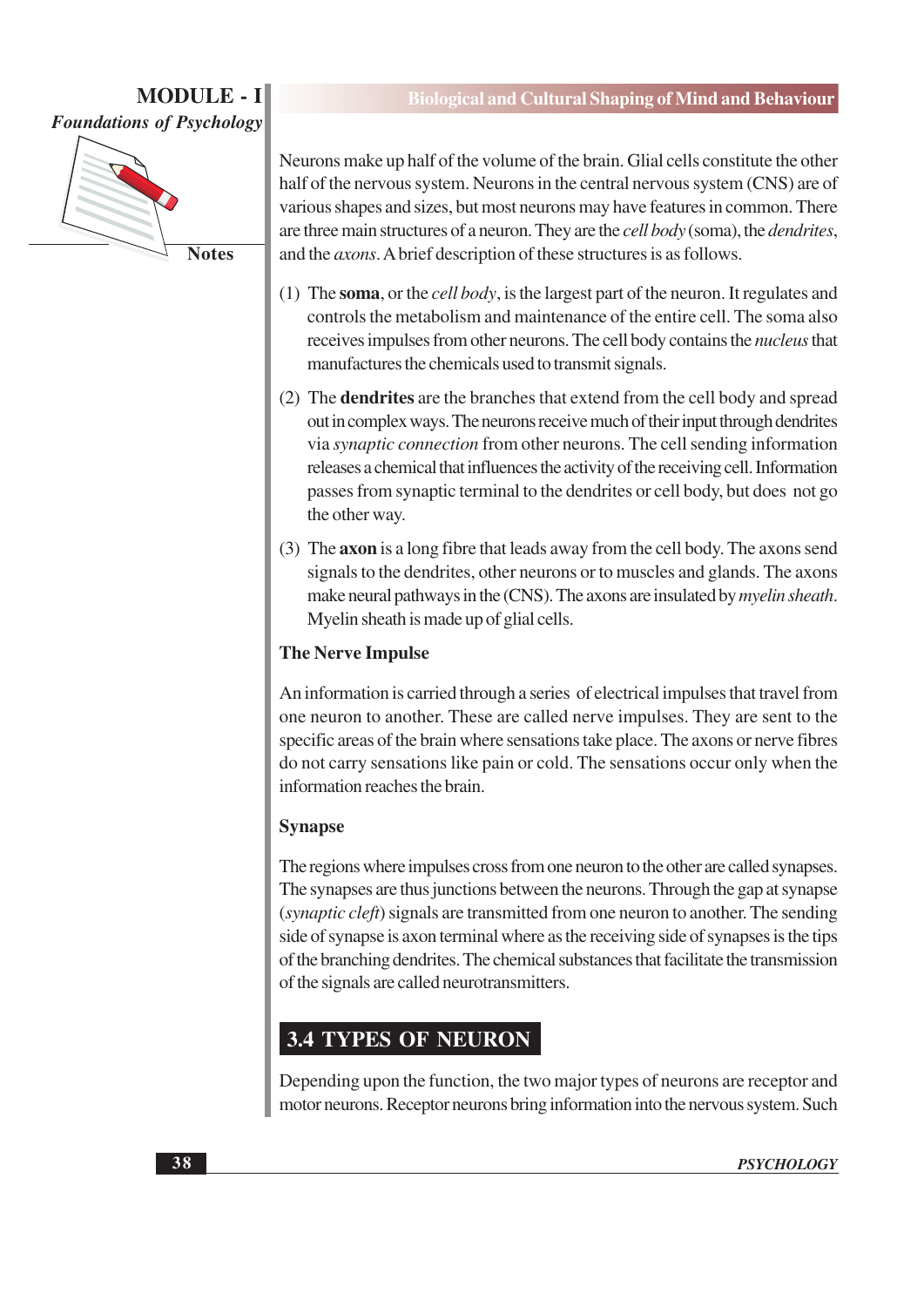information is brought through senses. The motor neurons carry out the orders of brain for muscular movements such as chewing, walking, writing and so on which are under our conscious control. The reflex actions are mediated by the spinal cord. Breathing and eye blinking are involuntary action. These involuntary actions are controlled by motor neurons.



**MODULE - I Foundations of Psychology** 



Fig. 3.2: Reflex Activity

#### Try this yourself

You can initiate an eyeblink reflex in a friend. For that you need orange peels. Hold the peel at about five or six inches from his/ her eye and squeeze it into the eye. Your friend will exhibit an in -voluntary reflexive blink of the eye.



- 1. What are the features that distinguish human beings from other species?
- 2. Describe the main parts of the structure of a neuron.
- 3. State whether the following statements are True or False:
	- (i) Only the neurons transmit information from one location to another.

True/False

(ii) Nerve cells collect information from environment by means of receptors. True/False

True/False (iii) Neurons do not store information.

- 4. Fill in the blanks with appropriate words:
	- (i) Neurons make up of the volume of the brain.
	- and

**PSYCHOLOGY**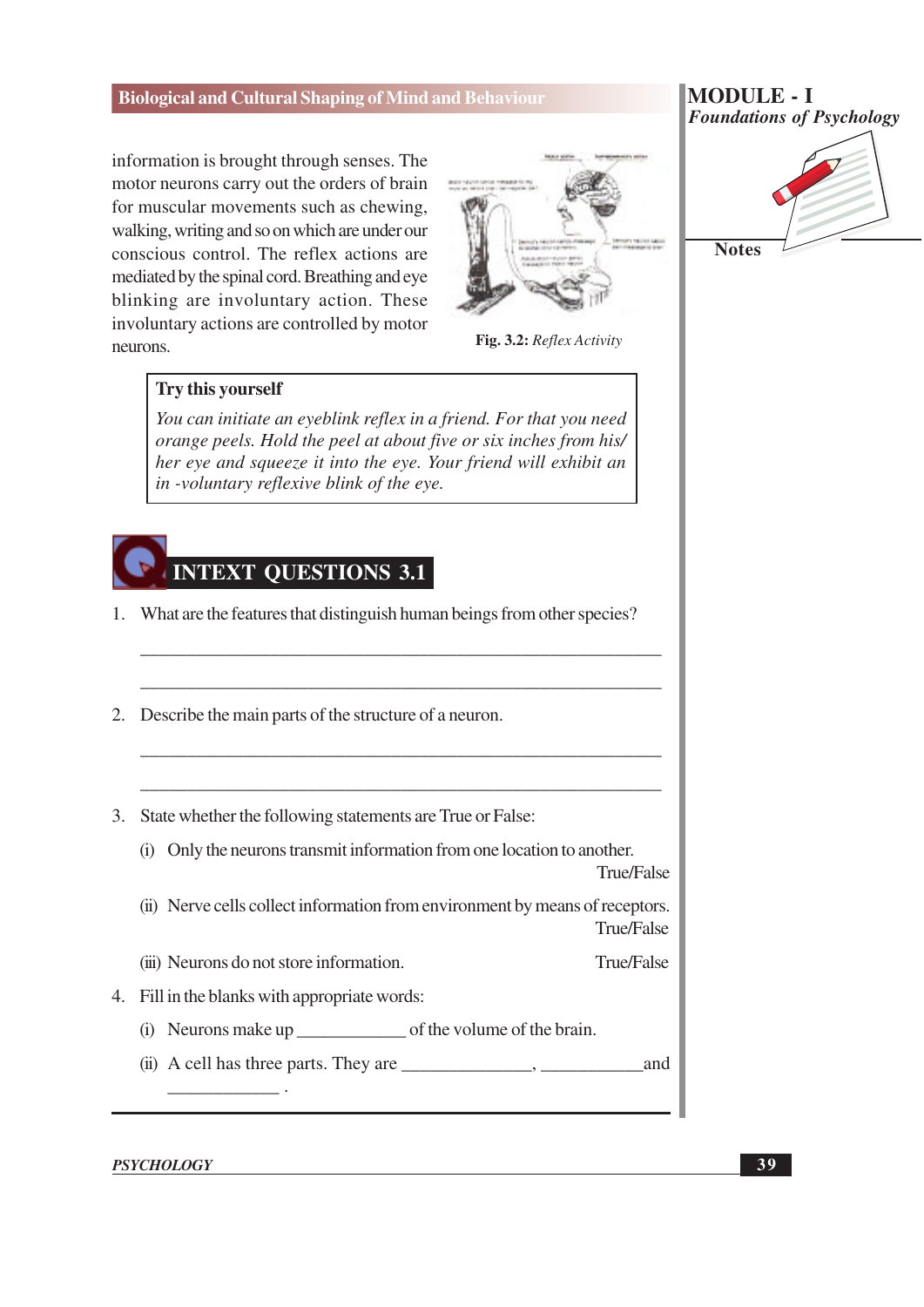

**Notes** 

## **3.5 NERVOUS SYSTEM**

The nervous system is made up of billions of neurons. It is responsible for receiving, processing and sending of information. All the functions of the body are controlled by the nervous system. It has two parts *i.e. central* and *peripheral*.

The Central Nervous System (CNS) consists of the brain and the spinal cord. The spinal cord is the narrow column that starts at the base of the back and extends up through the neck and the base of the skull. The brain is surrounded by a protective skull. The CNS is responsible for sending nerve impulses and receiving the sensory information.

The Peripheral Nervous System consists of the group of neurons which transmit information between the CNS and the rest of the body. It is responsible for carrying nerve impulses to and from the body. The peripheral nervous system is further divided into two parts:



- Somatic system, and
- Autonomic system



The nerves in the somatic system connect the brain and spinal cord with voluntary muscles of the body. This system senses and acts upon the external world. It consists of both sensory and motor neurons. Sensory neurons transmit incoming signals to the CNS. These signals originate in the receptor cells, and are located in the sense organs such as eyes and ears. Motor neurons, whose cell bodies lie inside the spinal cord, transmit outgoing signals from the spinal cord. The somatic nervous system controls the skeletal muscles that help the movement of the body.

The neurons in the *autonomic nervous* system control the involuntary actions in the body such as those performed by heart, stomach and liver. The autonomic nervous system is composed of the *sympathetic* and *parasympathetic* systems. The sympathetic nervous system dominates in emergency situations. This system controls our emotions. It responds by increasing blood sugar level, heart rate, and blood pressure and slows the process of digestion. These changes enable us to cope with stressful situations. The parasympathetic nervous system dominates the activities in relaxed situations. However, the two systems work together in many situations and make adaptation possible.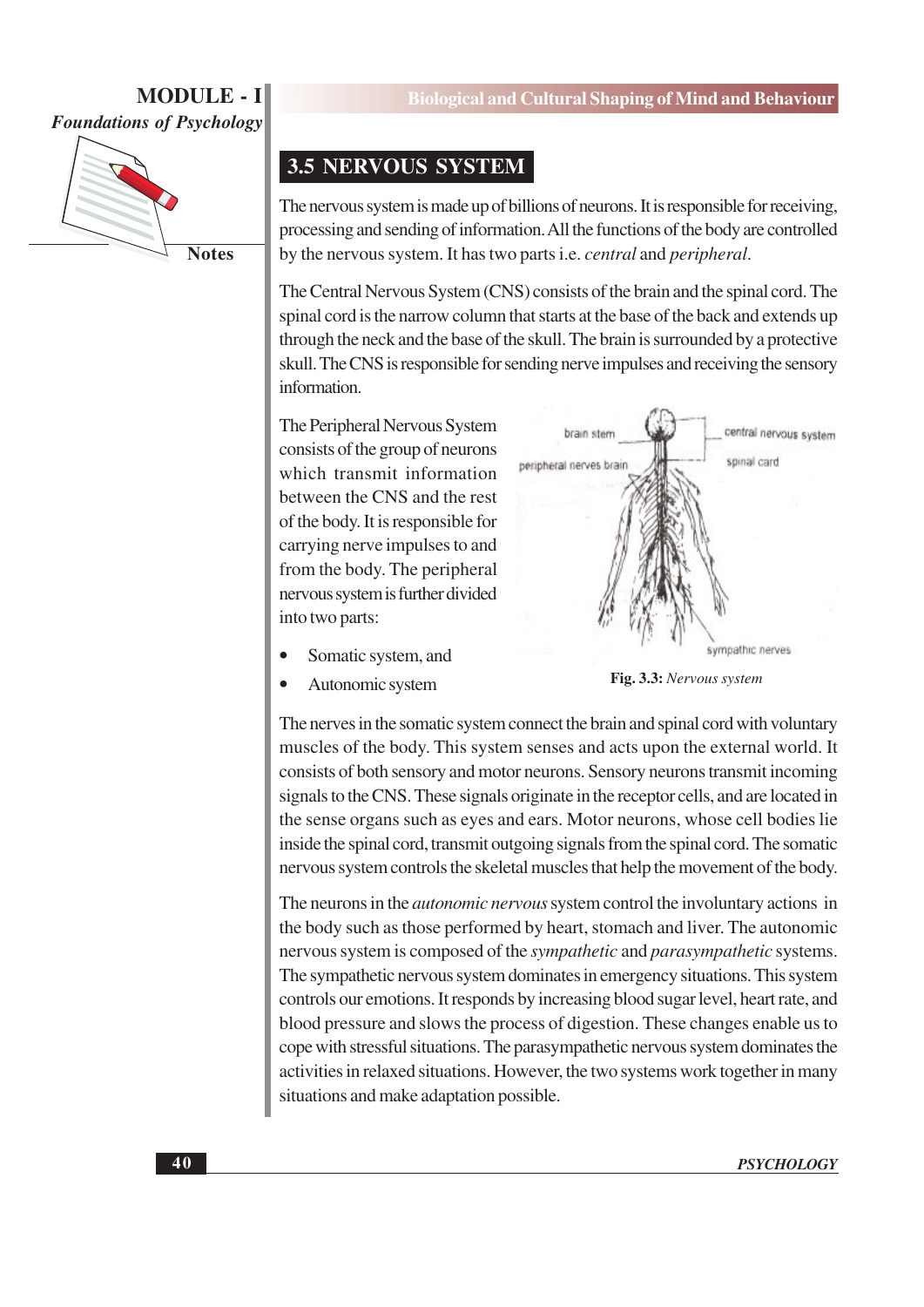

Fig. 3.4: The Autonomic Nervous System

## 3.6 THE CENTRAL NERVOUS SYSTEM (CNS)

The CNS consists of the brain and the spinal cord. You have learned that the neurons in spinal cord can produce reflex action. Also, it acts as a relay station. It sends information from sensory neurons in the body to the brain and takes motor commands back to the muscles. The severe injury to the spinal cord usually results in loss of sensation and paralysis at levels below the points of injury. It has two major components, namely Gray matter and White matter.

The Gray Matter found near the center of the spinal cord processes the information and the White Matter found in the outer layers, which contains axons, transmits information to and from the brain.

If tea is brought to you in steel glass and you suddenly try to pick it up, do you realize how hot your fingers feel?

In this case, the heat receptors in our skin are stimulated and fire nerve impulses. The incoming information from the receptors in our hand travels through neurons to our spinal cord where it enters the gray matter in the center of the cord. It travels through the white matter to our brain. The brain analyzes the sensory



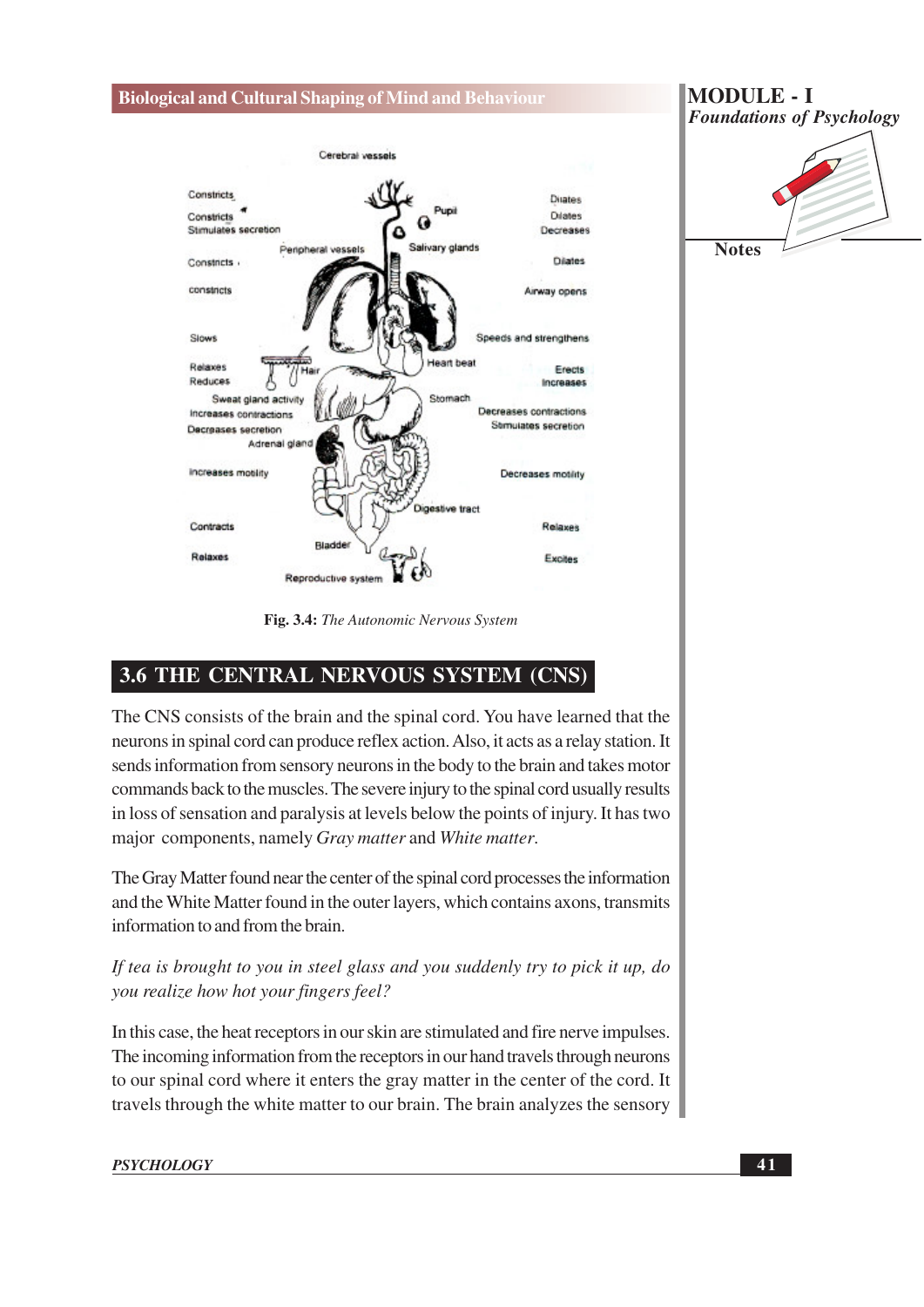

**Notes** 

information and initiates a voluntary movement leading to response such as dropping the glass.

#### **The Brain**

If you would like to get a feel of the physical structure of the brain you might try this. Stand infront of the mirror and draw an imaginary line across the front of your face running from left ear through both your eyebrows to your right ear. The bulk of your brain is located above this line.

The brain is the primary part of the CNS, occupying the cranial cavity. It is surrounded by the skull for protection. The brain weighs an average of three pounds (about 1.4 kilograms) comprising about 97% of the entire CNS. The brain is connected to the upper end of the spinal cord and has three structures: the *cerebrum*, the *cerebellum*, and the *brain stem* leading to the spinal cord. The brain stem is also divided into the *medulla oblongata*, the midbrain, and the pons.



Fig. 3.5: Diagram of human brain

#### Do you know?

Our brain appears something like a walnut.

Our brain contains at least 15 billion nerve cells (neurons).

The cortex has the "decision making center" that influences what we do feel and think?

The major psychological function of our brain is to process information.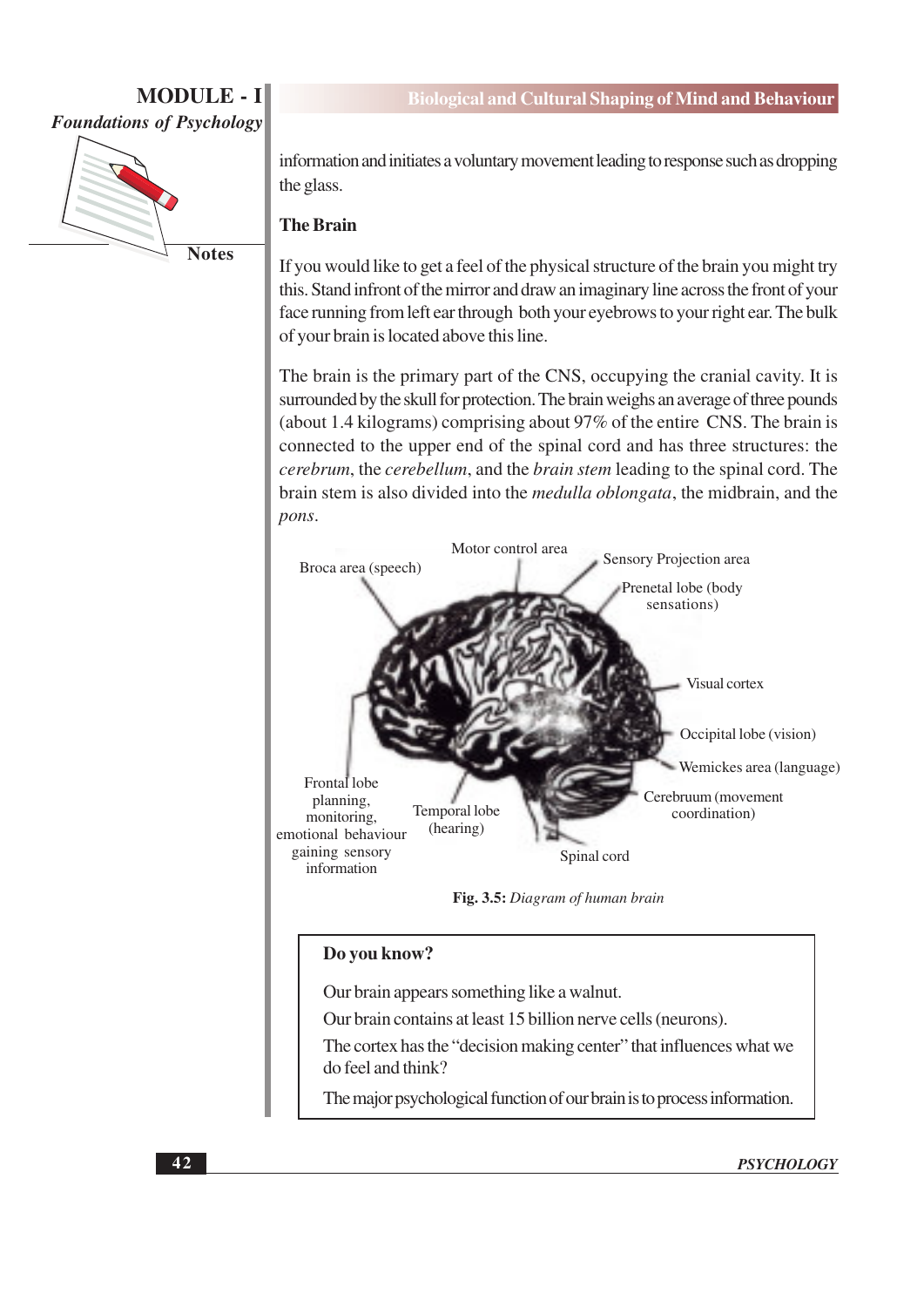#### (a) Cerebral Cortex

The uppermost layer of the brain is called cerebral cortex (see Figure 3.5). The brain is divided into two halves: the *left hemisphere* and *right hemisphere*. They resemble the halves of a walnut. It is interesting to note that each hemisphere processes information about the opposite side of the body. For example, when you write with your right-hand, the motor information enabling your right hand to move comes from your left hemisphere. The cortex consists of a thick layer of densely packed neurons. It has large area to be fitted into the skull cavity and therefore it has a large number of turns and twists. The turns and twists make the structures like hills and valleys, which are called gyri (singular gyrus) and sulci (singular sulcus).

The brain has two basic functions: cognitive functions (learning, memory, thinking, etc.) and the regulation of physiology of the body.

#### (b) The Lobes of the Cerebral Cortex

The cerebral cortex is divided into four lobes: *frontal, occipital, parietal* and *temporal.* Various centres in these lobes are respobsible for the awareness of environment and responses to the changes in the environment.

The visual information is received by the primary visual cortex located in the occipital lobe. Any damage or disorder to eye, optic pathway or to the visual cortex results in visual disorders. Similarly, the auditory information is received by the primary auditory cortex located in the temporal lobes. Any damage of our ears, auditory pathways, and to the auditory cortex results into hearing problem. The information from body senses is received by the somatosensory cortex that is located in the parietal lobe.

The right and left cerebral hemispheres of cortex receive sensory information, and control the muscular action of the opposite side of the body. The two hemispheres play crucial role in higher mental functions including language. processing and integration of sensory information, planning, decision making, and reasoning.

## **INTEXT QUESTIONS 3.2**

(A) State whether the following statements are True or False:

(1) The central nervous system consists of brain and the spinal cord.

**True/False** 

(2) The spinal cord has three components.

**True/False** 

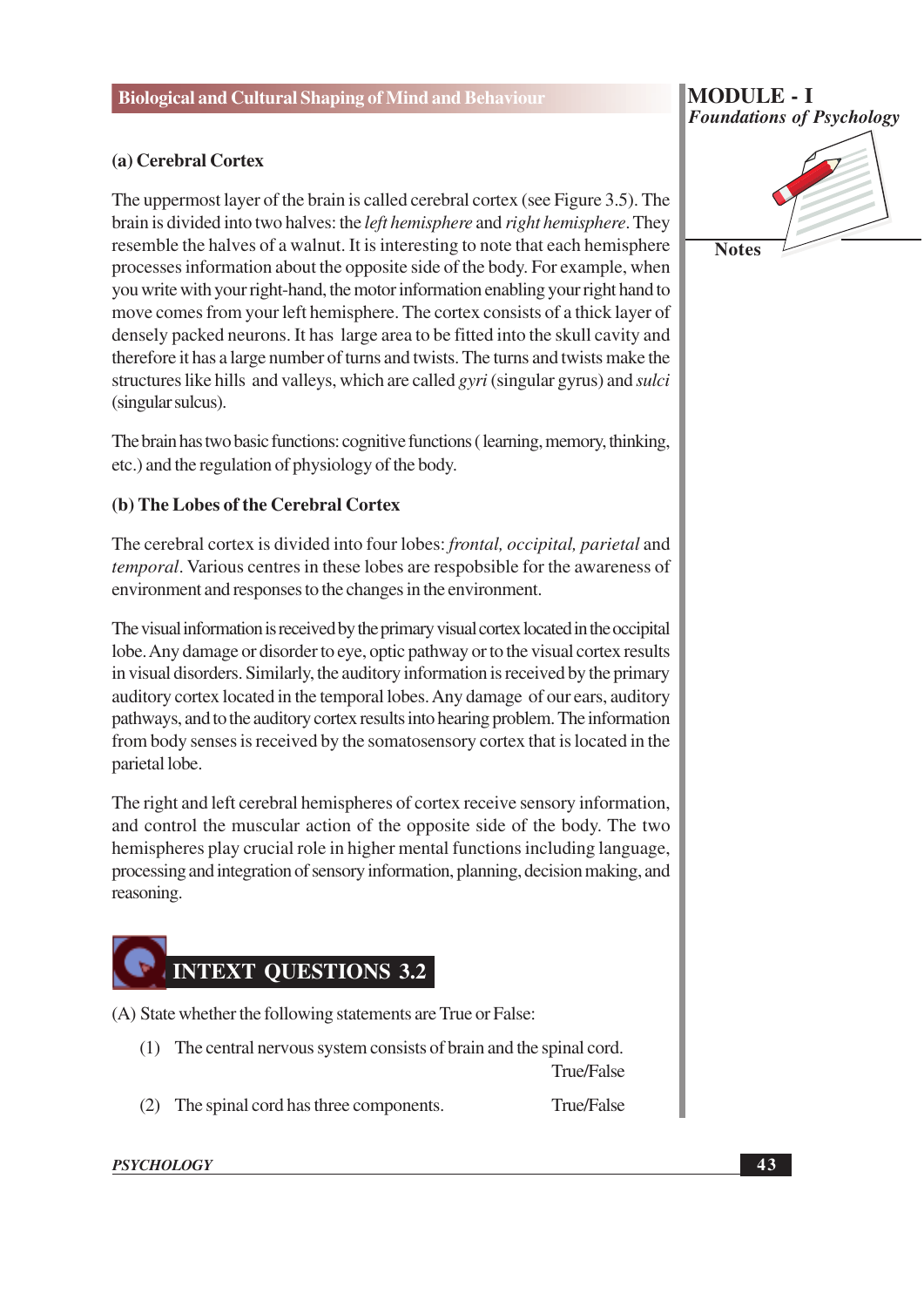

**Notes** 

True/False

- (3) The brain is surrounded by the skull for protection.
- (4) The lower most layer of the brain is called the cerebral cortex. True/False

#### (B) Fill the blanks with appropriate words:

- (1) The two major divisions of the nervous system are and
- (2) Each hemisphere of brain process information about the side of the body
- (3) The CNS consists of the and .
- (4) The peripheral nervous system carries the \_\_\_\_\_\_\_\_\_\_\_\_\_ to and from the body.
- (5) The somatic system controls the that help the of body.

#### Do you know?

#### Brain Research Techniques: Imaging through the living brain

Several techniques are used to know the functioning of our brain. These techniques are also used to find out if there is any thing wrong in the working of the brain. Some of the commonly used techingues in the living brain system are as follows:

**CAT scan:** In Computerised Axial Tomography a weak x-ray beam is rotated about the person's head to produce image. A computer then plots the image on a display. The CAT scan differentiates and localises the extent and site of brain tumours, blood clots, and areas of cerebral damage.

**PET scan:** In Position Emission Tomography a radio active glucose related substance is injected into the blood supply of the brain. The images of the brain are obtained by the consumption of the glucose in the brain. The motion picture in PET scan is generated by the computer.

**NMRI:** In Nuclear Magnetic Resonance Imaging technique, the brain is placed in an intense magnetic field. The changes in the magnetic properties of the cells are then recorded. From these recorded properties again the image is generated.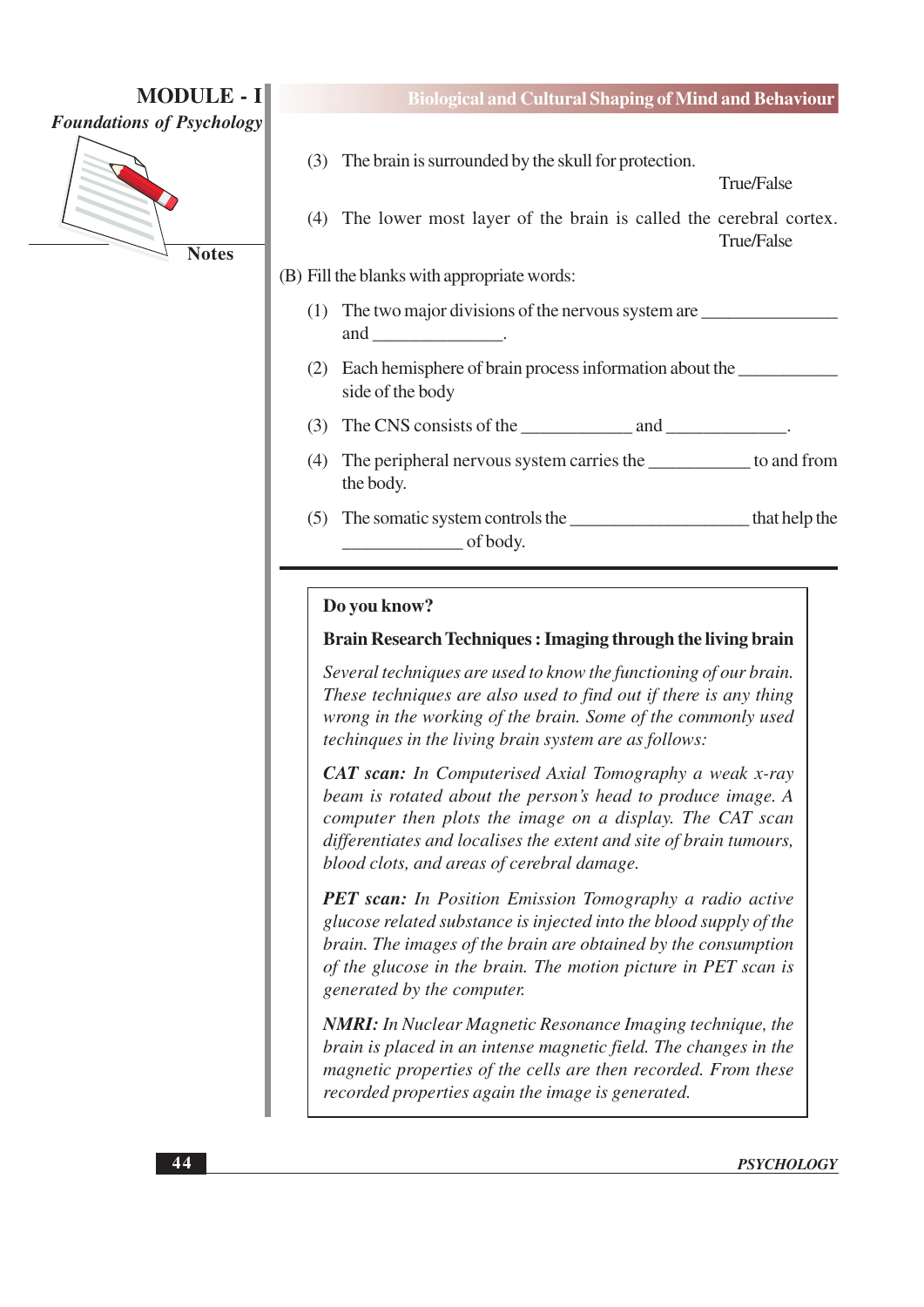## **3.7 THE ENDOCRINE SYSTEM**

You must have heard about some diseases caused by high or low level of hormones in the body. For example, diabetes is caused by the low level of a hormone called *insulin.* Similarly, the level of another hormone, *thyroxin* controls our behaviour. Hormones are chemicals secreted directly into our blood streams. The hormones are secreted by endocrine glands. This system is a collection of ductless glands that controls various body functions. The endocrine glands secrete chemicals that send signals by releasing hormones directly into the bloodstream. The endocrine glands and their major functions are shown in the Box. The location of these glands is shown in the Figure 3.6. Some of the major glands are as follows:



#### Fig. 3.6: Endocrine glands

**PSYCHOLOGY** 

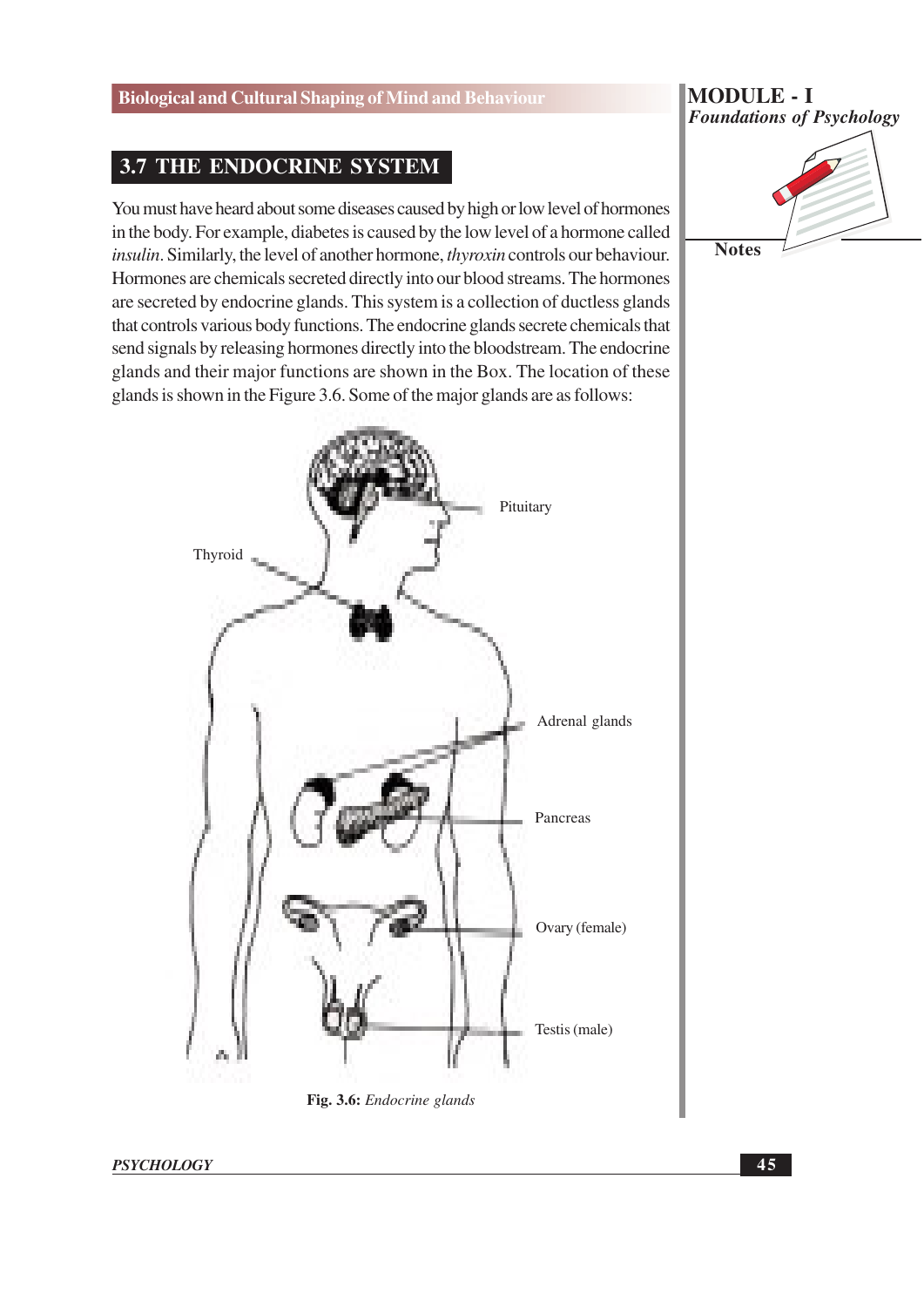

**Notes** 

#### **Biological and Cultural Shaping of Mind and Behaviour**

The **pituitary gland** is reddish-grey, about the size of a pea, located in the brain. It is referred to as the "master gland" because some of the hormones it releases stimulate and regulate the hormonal action of other endocrine glands.

The thyroid gland, located in the neck, releases a hormone that controls metabolism (transformation of food into energy). It also affects energy level and the mood.

The **adrenal gland** is located above the kidney. It secretes adrenal in and other hormones during emergency situations.

The **pancreas**, is located near the stomach. It produces insulin that controls blood sugar level.

The gonads control sexual development and sexual behaviour. The male gonads (testes) are located in the testicles. These glands produce the hormone known as testosterone. The female gonads (the ovaries) produce the hormone known as estrogen. In both sexes (male and female) these hormones not only control the sex drive, but also regulate the development of secondary sex characteristics, like beards in men and breasts in women

The androgens (such as testosterone) are generally found at higher levels in males than in females, while the oestrogens (such as oestradiol) are generally found at higher levels in females. However, it is important to understand that, androgens are not 'male hormones' nor Oestrogens' female hormones'. Both classes are found in both sexes.

| The Endocrine Glands and their Functions |                                                                                                                                                                            |  |  |  |
|------------------------------------------|----------------------------------------------------------------------------------------------------------------------------------------------------------------------------|--|--|--|
| <b>Gland</b>                             | <b>Function</b>                                                                                                                                                            |  |  |  |
| <b>Pituitary</b>                         | Growth: metabolism (transformation of food into energy<br>(Master gland); regulation of adrenal, thyroid,<br>and gonadal hormone secretion; milk production in<br>females. |  |  |  |
| <b>Thyroid</b>                           | control of growth, energy level and our mood                                                                                                                               |  |  |  |
| <b>Adrenal</b>                           | Adaptation to prolonged stress                                                                                                                                             |  |  |  |
| <b>Pancreas</b>                          | Control of blood sugar level                                                                                                                                               |  |  |  |
| <b>Gonads</b>                            | Reproduction, primary and secondary sex<br>characteristics; sex drive                                                                                                      |  |  |  |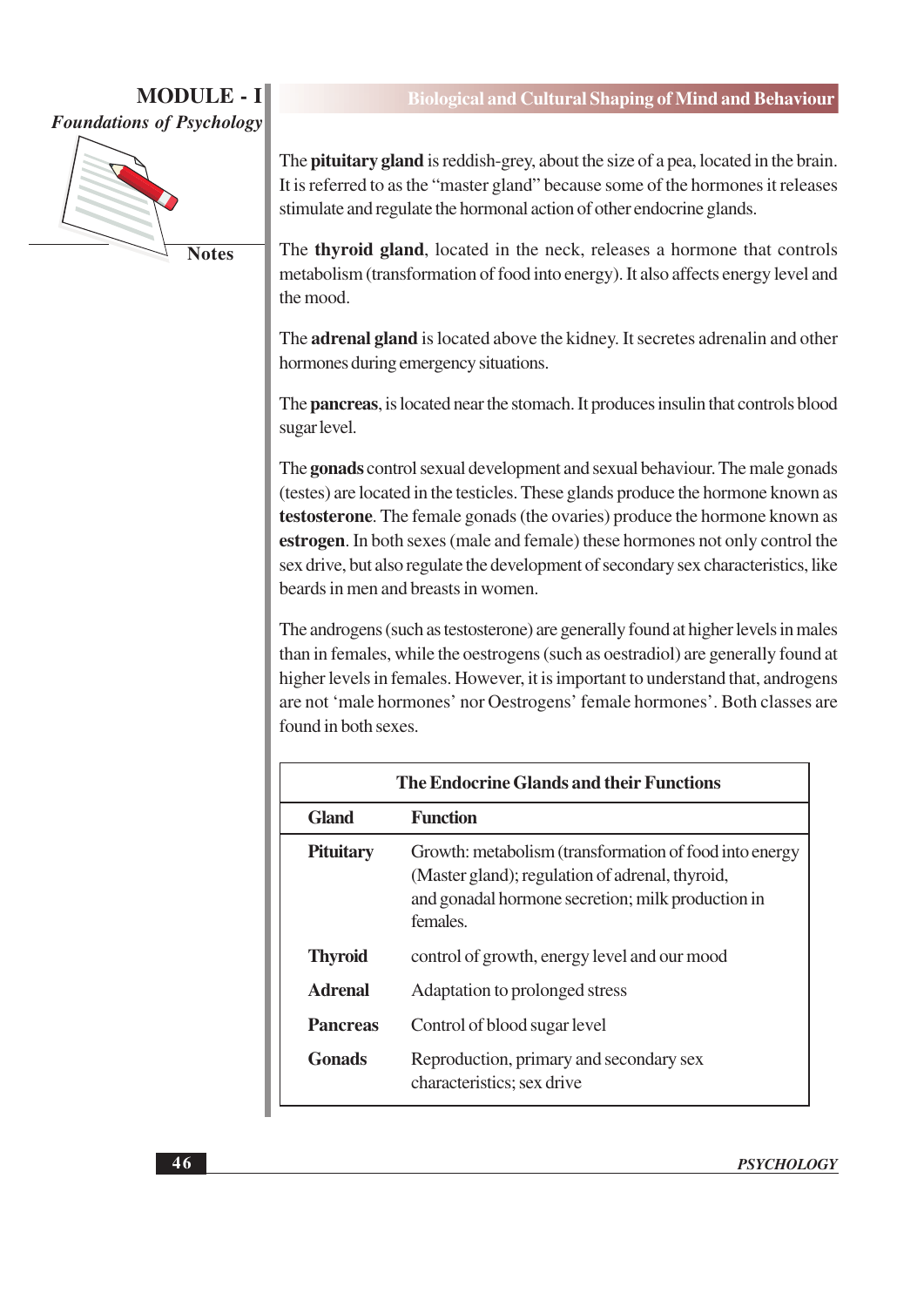## 3.8 GENETIC INFLUENCES ON BEHAVIOUR

We often talk about people inheriting certain characteristics. Like Neena has inherited her mother's blue eyes, or Ashok has inherited his father's curly hair. We expect tall parents to have tall children. The inheritance of such characteristics is called heredity. The branch of biology, that deals with how heredity works, is called genetics. Behavioural genetics is the study of inheritance of behavioural characteristics.

All living beings are unique as they differ from the members of other species (cats differ from dogs and humans differ from animals). An organism's physical appearance and behaviour varies from individual to individual. The former is known as *genotype* and the later are termed as *phenotype*. Every individual's phenotype is the result of the interaction between its genotype and the environment. The physical development is in large part based upon the genes we inherit from our parents. It is largely believed that the genetic characteristics transmitted by genetic factors set limits on the capabilities of organisms.

The present genetic theory is based upon the work of Gregory Mendel. He showed that the characteristics of parents are passed on to their offspring through genes. These genes might produce visible characteristics in the offspring, or might be carried for possible transmission to another generation. The children of one set of parents do not necessarily inherit all the same characteristics.

The union of two cells, the egg from the mother and the sperm from the father is the beginning of a new individual. These two cells like all others carry within them material that forms a definite number of rodlike units called *chromosomes*. The chromosomes carry hereditary factors or genes. The cell nucleus that contains the *chromosomes* is made up of deoxyribonucleic acid (DNA) in combination with protein compounds. Chromosomes are pairs and each chromosome contains 1000 or so genes that also occur in pairs. (see Fig. 3.7)



Fig. 3.7: Cell, Chromosome and DNA

**PSYCHOLOGY** 

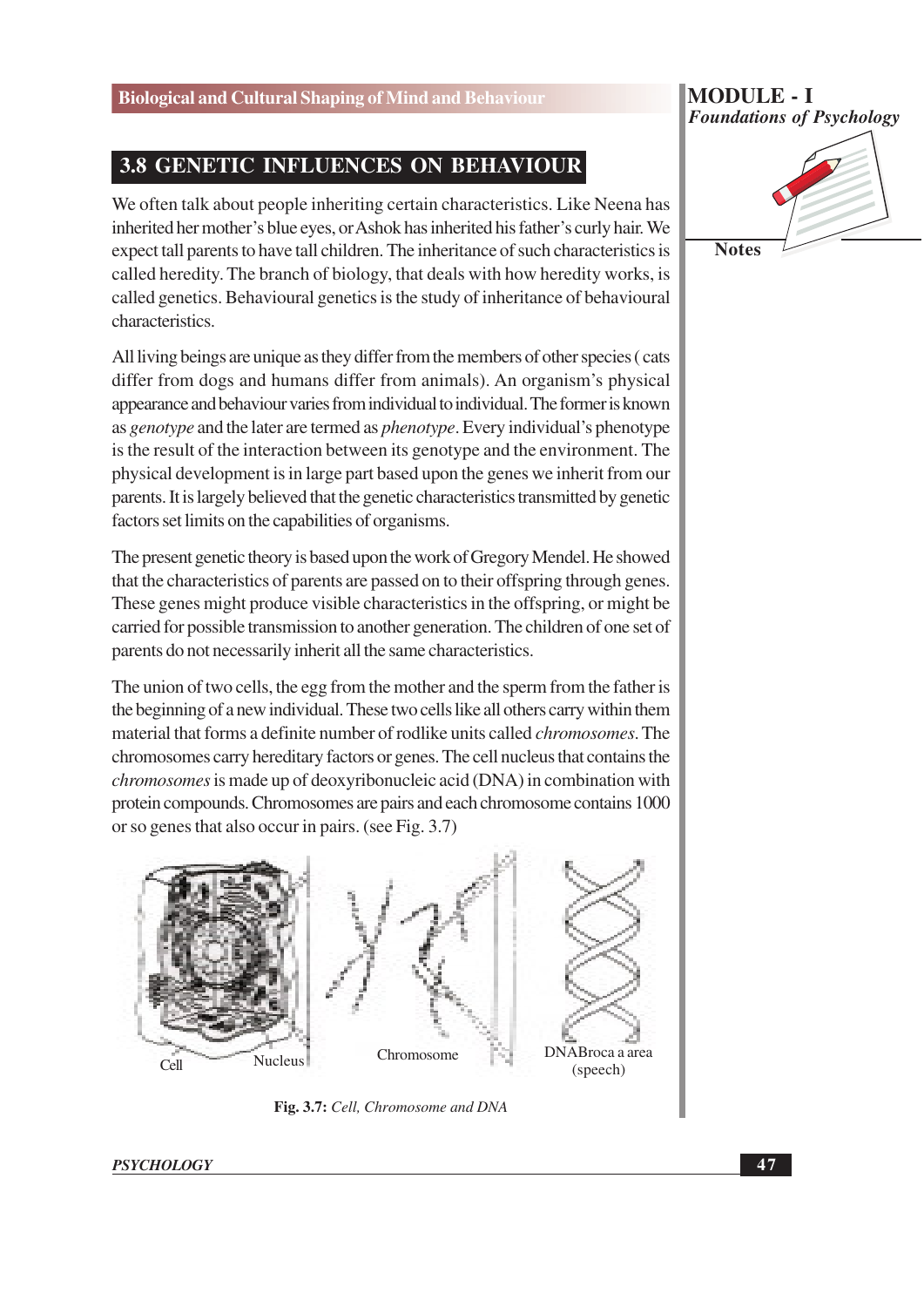

**Notes** 

The process of inheritance is based upon the process in which the offspring receives one of each gene pair from each parent. Some genes are dominant and some are recessive. An individual with *dominant gene* for a particular characteristic displays that characteristic, whether only one or both genes in the pair are dominant. In case of a *recessive gene*, the characteristic associated with it does not show up unless both genes in the gene pair are recessive. Some characteristics are produced by a single gene or gene pair. Multy-factor inheritance involves the action of several genes.

The scientists working in the area of *genetic engineering* are trying to find out the genetic code so as to manipulate the cell structure. One of the examples of this type of research is the phenomenon of *cloning*. The research is basically aimed to solve the problem of genetically transmitted diseases or behavioural abnormalities. Moreover, through genetic manipulation scientists are trying to control certain undesired behaviours and to facilitate the desired behaviour. The genetic manipulation has so far been tested widely in plants and to some extent in animals. The human research on genetic manipulation is under strict control of ethical principles.

## **INTEXT QUESTIONS 3.3**

- 1. What are hormones?
- $2.$ Why pituitary is called master gland?
- 3. What is the process of inheritence?

### **3.9 CULTURE AND BEHAVIOUR**

Behaviour of human beings become meaningful in their cultural context. In terms of shared meanings and practices different cultures guide us in choosing our goals and conducting ourselves in various situations. The patterns of behaviour found in different cultures emerge in the context of interactions of the people which are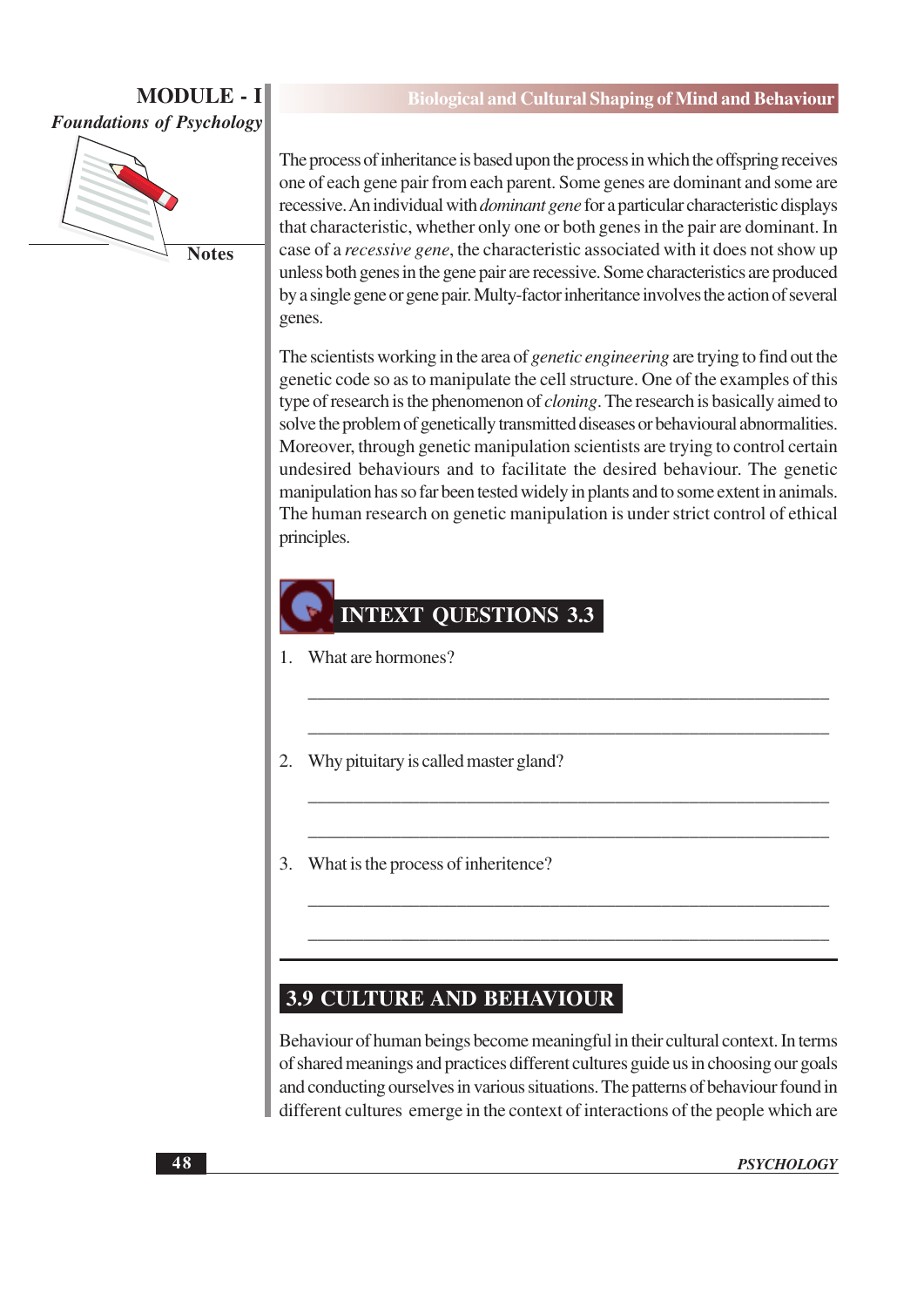#### encoded in different forms. Various traditions, customs and cultural artifacts display these codes. They help to interpret and make sense of the behaviour of people belonging to a given culture. Thus a community may subscribe to certain beliefs and values. They may become part of the social consciousness of the people of that community.

When the existing natural things change with human efforts may be known as cultural change. Culture is said to represent what is contributed by human beings. It has *subjective* as well as *material* aspects. Culture often transmits from one generation to other. The subjective part of culture involves values, norms, roles etc. the material part of culture deals with tools, sculpture, and various artifacts.

People are born in various cultures which provide a set of stimuli, languages and practices. It is through these aspects of culture that we are made what we are. The diversity in behaviour noted in different societies is to a large extent attributed to the cultural diversity. This happens because culture selectively facilitates certain patterns of behaviours and requires its members to inculcate them. Culture works two ways *i.e.* it provides opportunities as well as puts constraints on us. Depending on the particular eco-cultural context various behaviour patterns and skills are encouraged or discouraged.

It is essential to know that human behaviour is shaped by the biological potential as well as environmental contributions. However, the two interact and jointly determine behaviour in a culture which gives a specific shape or direction to behaviour. For instance, a child grows in a family, gets formal education in school and plays with toys. A moment's reflection will make it clear that families, schools and toys vary across different cultural settings. An extended and a nuclear family puts different demands. Similarly schools in metropolitan cities and remote villages differ in terms of organization of classroom, interaction pattern and other inputs. The toys too differ in metro and remote village. It may, however, be noted that cultures do not remain static. While each culture tries to maintain its identity, it also interacts with other cultures and is influenced by them. Thus there is both continuity and as well as change.

## 3.10 THE PROCESSES OF SOCIALIZATION AND **ACCULTURATION**

Now let us talk about socialization process.

Socialization is the process through which cultures are maintained and transmitted across generations. Thus agencies such as parents, media, school, peer group and religious institutions deliberately shape children and people to develop specific behaviour patterns. They make conscious and deliberate attempt to define the expectations of society. The parents, for instance, adopt various styles of parenting which vary in the degree of affection and degree of control exercised on children.

#### **PSYCHOLOGY**

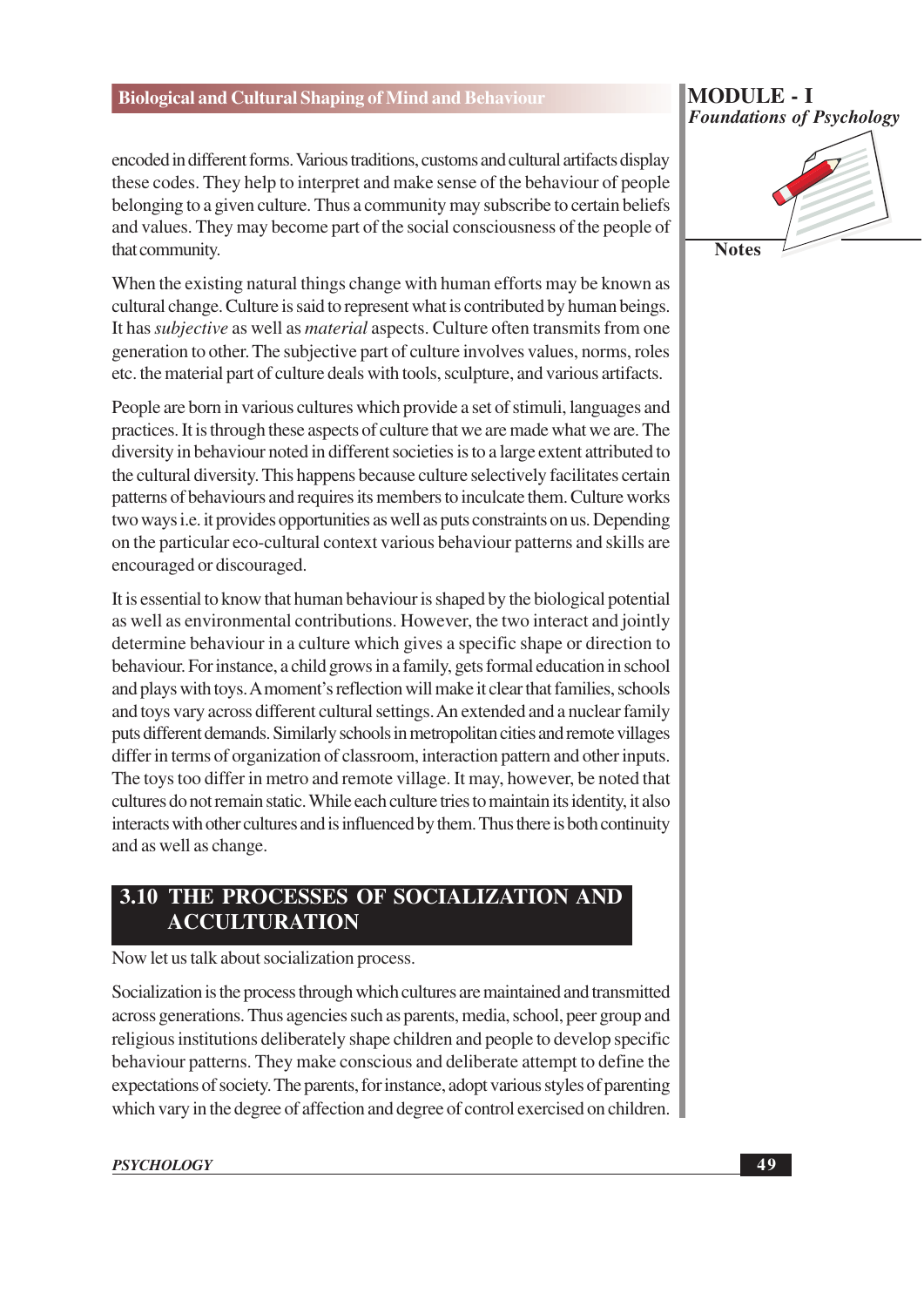

**Notes** 

It has been found that authoritarian and permissive parenting interfere with the healthy development of personality. Parents use reward and punishment to promote or discourage children's behaviours. Children also learn by imitation and modeling the significant others (e.g., parents, teachers) present in this environment. They also identify with others and internalise the characteristics of important persons they observe. The role models play very important role in shaping the behaviour of growing children.

The process of acculturation deals with the influence of a new or different culture on a given culture. Thus it characterizes the process of contact between cultures. Such contacts take place under various conditions including colonization, invasion, international trade, travel and migration. Indian society presents a good example of acculturation. The British impact on language, dress and education is clearly noticeable.

The process of acculturation demands people to learn many new things and socialize in different ways. Acculturation is often found quite stressful. People respond to acculturative stress in different ways. They may assimilate with the new culture or maintain separate identity. Also, a new kind of integration may emerge which will involve the elements of old as well as new culture. In other situations people may experience marginalization and separation.

## **INTEXT QUESTIONS 3.4**

- 1. In what ways culture shapes human behaviour?
- 2. Who are the main agents of socialization?

## **WHAT YOU HAVE LEARNT**

- Human behaviour is an outcome of the interplay of evolution, heredity and environment. Evolution through natural selection leads to changes in the life of species. Human evolution is characterized by bipadelism, inciphalization and development of language.
- We study the functioning of our body and brain with the help of our brain itself. We receive sensation through our senses and react by the actions of our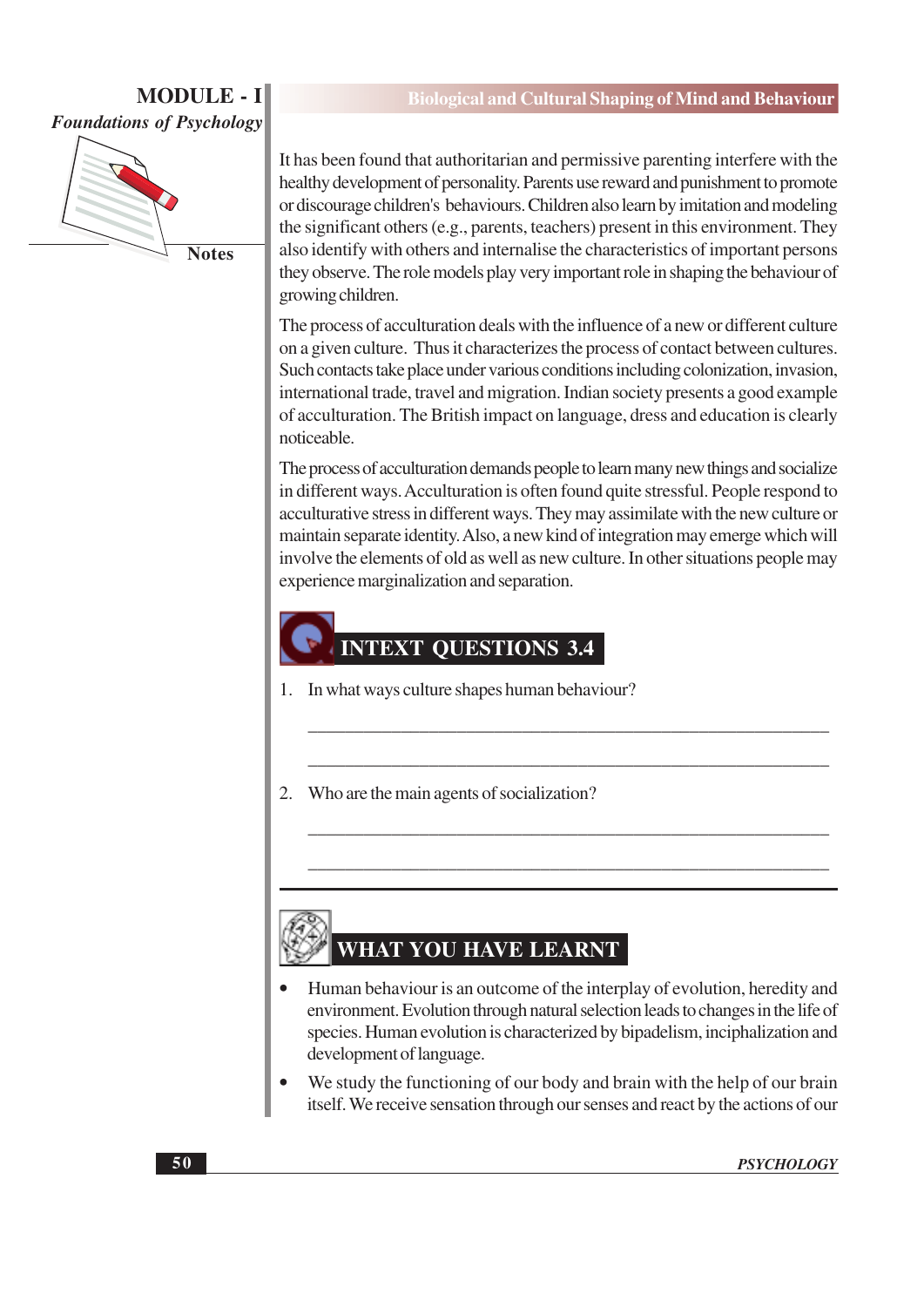muscles and glands. Both sensation and control of our actions are mediated by our brain. Every organism including human being is made up of small units called cells. These cells constitute the basic unit of life.

- The nervous system is made up of neurons. Sensory neurons carry information from sense organs to the central nervous system. Motor neurons carry command from the brain to the glands and muscles of the body. All the neurons have cell body, dendrites (branch like extensions) and axons that carry information to other neurons. Synapses are junctions between axons of one neuron and the dendrites of the other.
- The nervous system consists of the CNS (brain and spinal cord) and the peripheral nervous system. The peripheral system is further divided into somatic and autonomic nervous system. Somatic system is responsible for receiving the information through sensory receptors and for our actions through the glands and muscles. The autonomic nervous system consisting of the sympathetic and parasympathetic parts acts to mobilise in response to threats and then for returning the body to the normal state.
- The cerebral cortex has four lobes: frontal, occipital, parietal and temporal. The occipital lobe is specialised for vision. The parietal lobe is involved in the sense of touch and the sensations from own body. The functions of frontal lobe include co-ordination of movement, planning, attention, social skills, etc. The temporal lobe is important in audition and language. The right and the left cerebral hemispheres are specialised for various higher order functions.
- The endocrine system is a collection of ductless glands that control various bodily functions through the secretion of hormones.
- Genetics is the study of how traits are inherited, or passed on, from parents to the offspring. Studies in genetics suggest that a substantial portion of the variation among individuals on many psychological attributes such as intelligence and personality are heritable.
- Human behaviour can be meaningfully understood in a cultural context. Culture consists of the man made part of environment. It has subjective and material aspects. Cultures represent meanings and practices which are transmitted from one generation to the other. Cultures do not remain static. They are maintained through the process of socialization. The parents, peers and schools, etc., act as agents of socialization. The contact with other cultures leads to the process of acculturation. The contact may lead to assimilation, isolation or integration in relation to the culture in contact.

# **TERMINAL EXERCISE**

- 1. Describe the structure and function of a neuron.
- 2. Describe the functions of central nervous system.

#### **MODULE - I Foundations of Psychology**



**Notes** 

**PSYCHOLOGY**